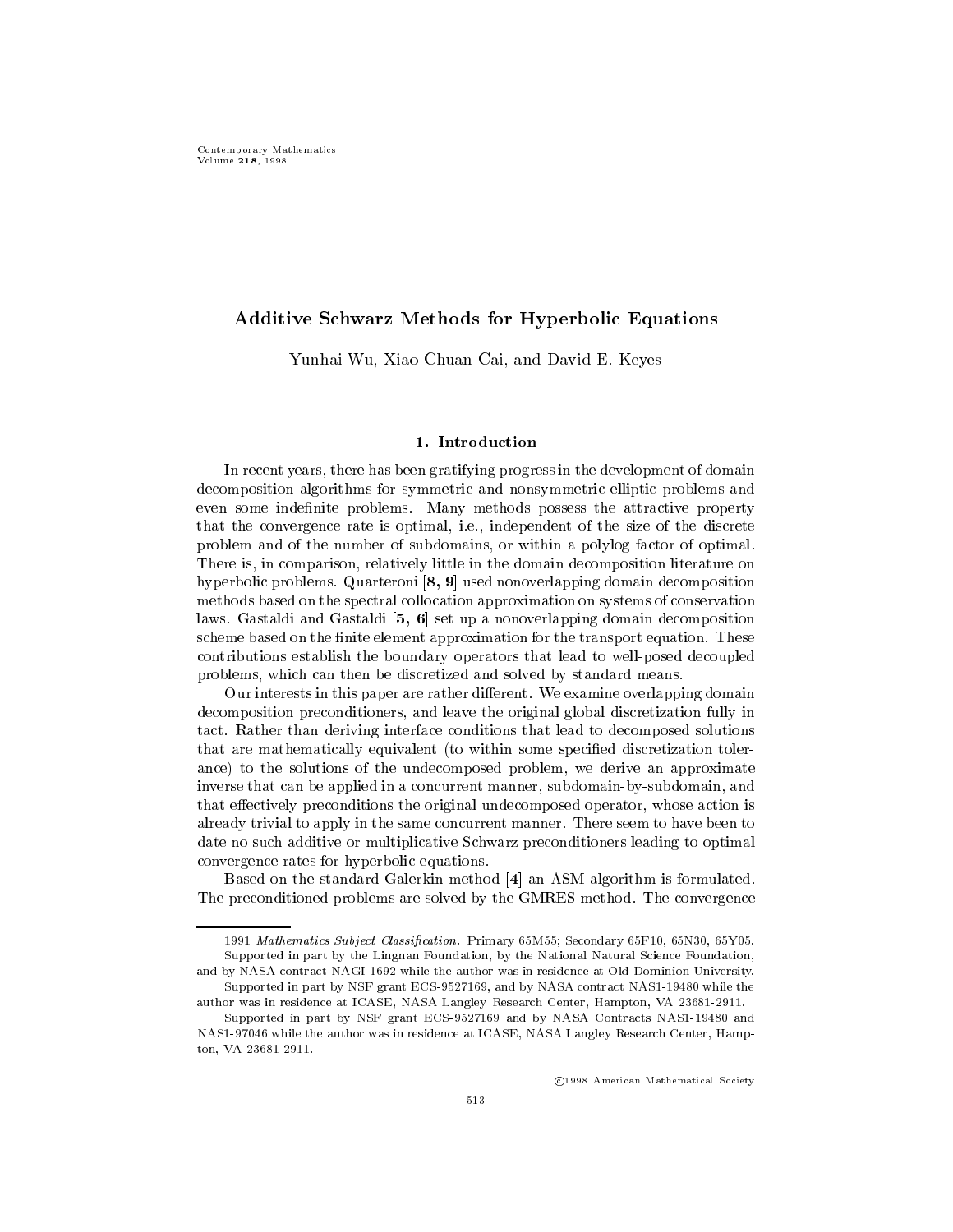rate is shown to be asymptotically independent of the time and space mesh param eters and the number of subdomains, provided that the time step is fine enough, namely of such a size as would be typical for temporal stability reasons in an ex plicit discretization- are exceeded numerical experiments based on are experiments based on a service on a ser Galerkin discretization show a rapid deterioration in convergence rate- Upwinded discretizations permit explicit stability limits to be exceeded, in the sense that the resulting preconditioned iterations on each time step can converge sufficiently rapidly to be cost-effective in comparison with explicit methods, as discussed in a forthcoming sequel- Convergence rate is experimentally observed to be relatively independent of overlap.

Just as in the parabolic case, but in contrast to the elliptic case, no coarse-level mesh is required in forming and optimize preconditioners. Or our speedups are available to the common on a distributed-memory machine, as would be expected of a problem with a purely local preconditioner.

#### 2. Model problem

We consider for convenience the constant-coefficient linear scalar hyperbolic equation

(1) 
$$
\frac{\partial u}{\partial t} - \frac{\partial u}{\partial x} - \frac{\partial u}{\partial y} = 0, \quad \text{in} \quad \Omega \times I,
$$

together with proper boundary and initial conditions, where  $\Omega$  is a bounded domain in  $R^2$  with boundary  $\Gamma$  and  $I = (0, T)$  is a time interval.

All results in this paper extend without difficulty to the more general linear hyperbolic problem

$$
\frac{\partial u}{\partial t} + \text{div}(bu) + cu = f, \qquad \text{in} \quad (x, t) \in \Omega \times I,
$$

where  $\Omega$  is a bounded domain in  $K^-(a=2$  or 5), the coemcients  $b=(b_1,\cdots,b_d)$ and c depend smoothly on  $(x, t)$ , and  $\frac{1}{2}$ div $b + c \ge c_0 \ge 0$  in  $\Omega \times I$ , for stability.

By implicit temporal finite differencing, we obtain the following problem:

(2) 
$$
\begin{cases} -\tau_k(\frac{\partial u_k}{\partial x} + \frac{\partial u_k}{\partial y}) + u_k = f, & \text{in } \Omega \\ u_k = g, & \text{on } \Gamma_- \end{cases}, k = 1, 2, \cdots, K,
$$

where  $\tau_k$  is the k<sup>th</sup> time step, K is the number of steps,  $\sum_{k=1}^{K} \tau_k = T$ ,  $f = u_{k-1}$ , and is the inormalization by  $\mathcal{U}$ 

$$
\Gamma_{-} = \{(x, y) \in \Gamma : n(x, y) \cdot \beta < 0\},\
$$

where  $n(x, y)$  is the outward unit normal to  $\Gamma$  at the point  $(x, y) \in \Gamma$ , and  $\beta =$  $(-\tau_k, -\tau_k)$ . Any implicit multistep time-integration method leads to a system like  $(2)$ , in which f more generally contains a linear combination of the solution at earlier time steps.

The following notation will be used throughout this chapter

$$
\langle u, v \rangle_{-} = \int_{\Gamma_{-}} uv(n \cdot \beta) ds, \quad \langle u, v \rangle_{+} = \int_{\Gamma_{+}} uv(n \cdot \beta) ds, \langle u, v \rangle_{-} = \int_{\Gamma} uv(n \cdot \beta) ds, \qquad |u|_{\beta} = (\int_{\Gamma} u^{2} |n \cdot \beta| ds)^{\frac{1}{2}}, \n||u|| = ||u||_{L_{2}(\Omega)}, \qquad |u| = (\int_{\Gamma} u^{2} ds)^{\frac{1}{2}},
$$

where  $\Gamma_+ = \Gamma \backslash \Gamma_- = \{(x, y) \in \Gamma : n(x, y) \cdot \beta \geq 0\}.$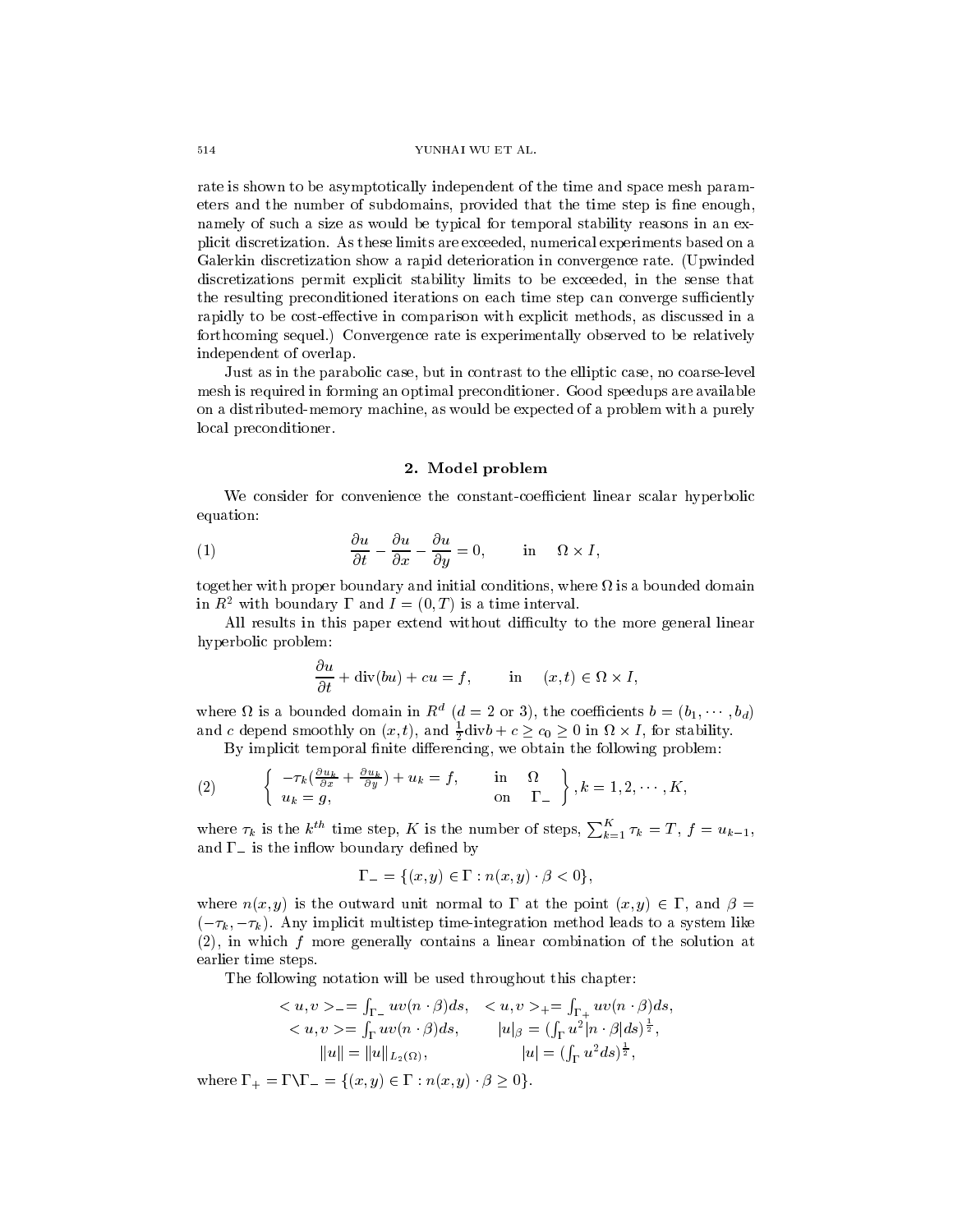### Standard Galerkin method

Let us consider the standard Galerkin method for the problem  $(2)$ , which can be given the following variational formulation: Find  $u \in H^1(\Omega)$ , such that

(3) 
$$
(u_{\beta} + u, v) - \langle u, v \rangle = (f, v) - \langle g, v \rangle, \quad \forall v \in H^{1}(\Omega),
$$

where we omit the subscript k, and where  $u_{\beta} = -\tau(\frac{\pi}{\partial x} + \frac{\pi}{\partial y})$ . By Green s formula, it is easy to show that

$$
(u_{\beta},v)=-(u,v_{\beta}).
$$

The stability of  $(3)$  is a consequence of the following property of the bilinear form  $B_{\beta}(u, v) \equiv (u_{\beta} + u, v) - \langle u, v \rangle$ .

$$
B_{\beta}(u, u) = ||u||^2 + \frac{1}{2}|u|_{\beta}^2.
$$

The symmetric part of  $B_{\beta}(u, v)$  is

$$
A_{\beta}(u,v) = (u,v) + \frac{1}{2}(_{+} - _{-}),
$$

and the skew-symmetric part is

$$
S_\beta(u,v)=\frac{1}{2}-(u,v_\beta).
$$

Define the  $\beta$ -norm as  $\|\cdot\|_{\beta} = \sqrt{B_{\beta}(\cdot, \cdot)}$ .

We choose  $V^n \subset H^1(\Omega)$  as a finite element space of continuous piecewise polynomial functions of degree one or higher on a mesh of quasi-uniform element size h- We discretize equation in space by the Galerkin nite element method and have the approximation: Find  $u^n \in V^n$  at each time step k, such that

(4) 
$$
B_{\beta}(u^h, v^h) = (f, v^h) - \langle g, v^h \rangle, \forall v^h \in V^h.
$$

We require the following assumption for the theoretical analysis:

$$
\tau \le C h^{1+s},
$$

where  $s \geq 0$ .

In the case of velocity magnitudes different from unity in  $(1)$ , Assumption 1 becomes a CFL condition, and the allowable time step must be reduced in inverse proportion to the global maximum of the velocity-

We have some lemmas pertaining to  $B_{\beta}$ ,  $A_{\beta}$ , and  $S_{\beta}$  as follows.

 $\blacksquare$ that

$$
|B_{\beta}(u, v)| \leq c_1 \|u\|_{\beta} \cdot \|v\|_{\beta}, \quad \forall u, v \in V^h(\Omega),
$$
  

$$
B_{\beta}(u, u) \geq c_2 \|u\|_{\beta}^2, \qquad \forall u \in V^h(\Omega).
$$

Lemma There exist positive constants c- and c independent of - such that

$$
|A_{\beta}(u, v)| \leq c_3 \|u\|_{\beta} \cdot \|v\|_{\beta}, \quad \forall u, v \in V^h(\Omega),
$$
  

$$
A_{\beta}(u, u) \geq c_4 \|u\|_{\beta}^2, \qquad \forall u \in V^h(\Omega).
$$

 $L$  ENIMA  $\pm$ . There exists a constant  $c_5 > 0$ , independent of 1, sach that

$$
|S_{\beta}(u,v)| \leq c_5 \tau(\frac{1}{h}||u||||v|| + |u||v|) \leq c_5(h^s ||u||||v|| + |u||v|), \ \forall u, v \in V^h(\Omega).
$$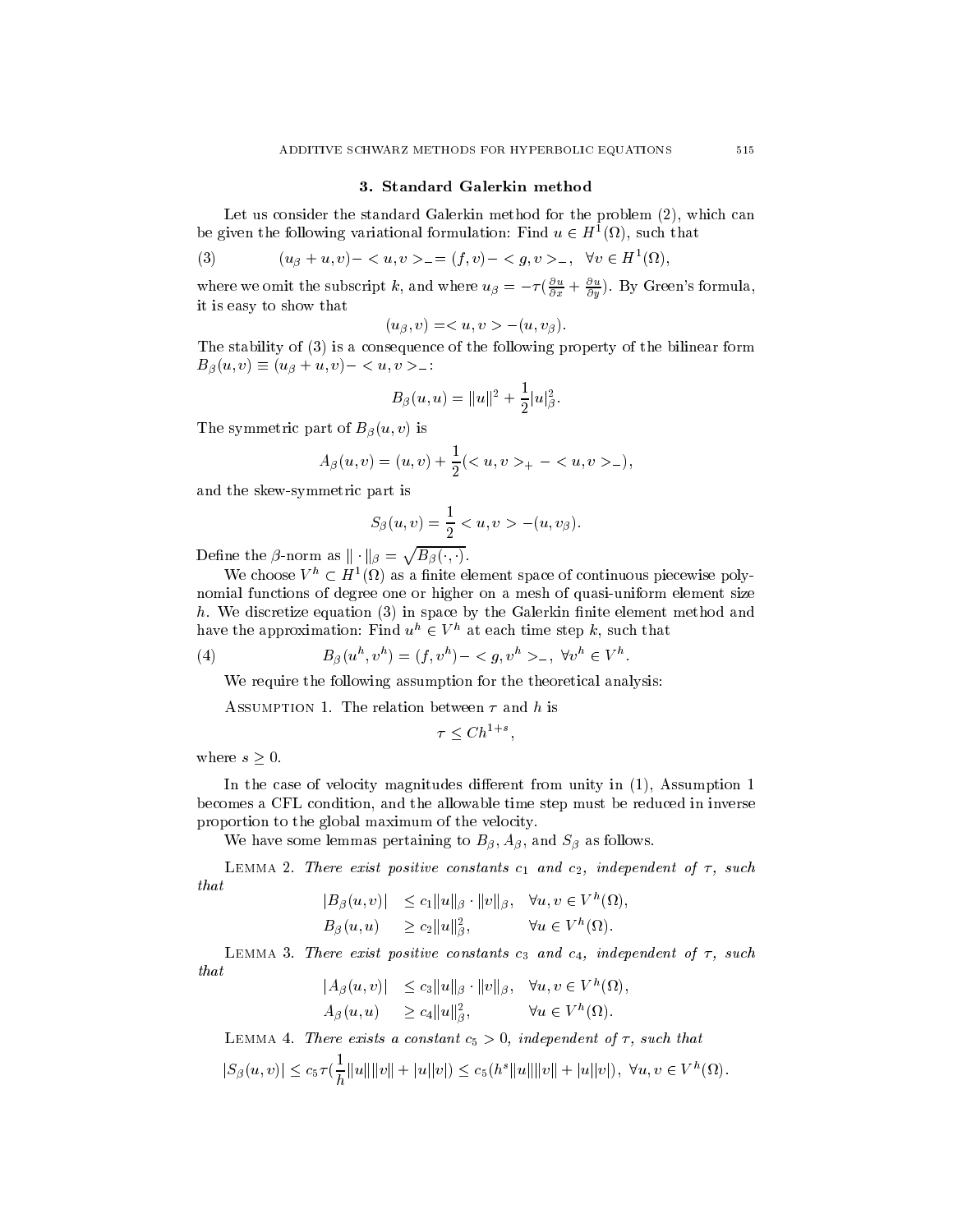An additive Schwarz algorithm for  $\langle \ \ \gamma \ \ \rangle$  as formulated formulated following  $\langle \ \ |\ \ \ \rangle$  .  $1, \dots, N$ , be nonoverlapping subregions of  $\Omega$  with quasi-uniform diameters H, such that  $\prod_i \Omega_i = \Omega$ . The vertices of any  $\Omega_i$  not on  $\partial \Omega$  coincide with the fine-grid mesh vertices. We define an overlapping decomposition of  $\Omega$ , denoted by  $\{\Omega_i, i =$  $1,\cdots,N\},$  by extending each  $\Omega_i$  to a larger region  $\Omega_i$ , which is cut off at the physical boundary of 
- The overlap is generous in the sense that there exists a constant  $\alpha > 0$  such that  $\text{dist}(\partial \Omega_i \cap \Omega, \partial \Omega_i \cap \Omega) \geq \alpha H, \forall i.$ 

Corresponding to the domain decomposition, we decompose the finite element space  $v$  " at each time step k in the customary manner  $[2]$ , i.e.,  $v$  "  $= v_1$  +  $\cdots$  +  $v_N^-,$ where  $v_k$  is a discrete space whose support is commed to the extended subdomain  $\Omega_i$ .

The basic building blocks of the algorithm, projection operators  $Q_i : V^n \rightarrow$  $V_i$ ,  $i = 1, \dots, N$ , are defined by

(5) 
$$
B_{\beta}(Q_i u^h, v^h) = B_{\beta}(u^h, v^h), \quad \forall v^h \in V_i^h.
$$

The subproblems have homogeneous Dirichlet boundary conditions for the inte rior boundary-we can introduce the operator  $I = Q_1 + \cdots + Q_N$  and form the transformed linear system

$$
(6) \t T uh = b,
$$

where the right-hand side is defined by  $b \equiv Tu^h = \sum_{i=1}^N Q_i u^h$ , which can be computed without the knowledge of  $u^+$  by solving the subproblems (5).

If  $T$  is invertible, we show below that equation  $(6)$  has the same, unique solution as - The operator T is inconvenient to obtain explicitly but the action of T on a function in  $V$  " is straightforward to compute, consisting of independent problems in  $\;$ subdomains- Thus the preconditioned form can be solved by a Krylov iterative method such as GMRES -

With Assumption 1 and the inverse inequalities

(7) 
$$
||u||_1 \leq \frac{c}{h}||u||,
$$

and (from  $\vert 7 \vert$ )

$$
(8) \t\t |u| \leq C\sqrt{\|u\| \cdot \|u\|_1},
$$

we have

$$
||u||_{\beta}^{2} \leq ||u||^{2} + \frac{1}{2}\tau C|u|^{2}
$$
  
\n
$$
\leq ||u||^{2} + C\tau||u|| \cdot ||u||_{1}
$$
  
\n
$$
\leq ||u||^{2} + C h^{s}||u||^{2}
$$
  
\n
$$
\leq C||u||^{2}.
$$

(assuming that  $h \leq 1$ ). On the other hand, we obtain,

(9)  $||u||^2 \le ||u||^2_{\beta}$ ,

which leads to

LEMMA 5. The  $\beta$ -norm is equivalent to the  $L_2$  norm.

Therefore, following  $[2]$ , we come to the conclusion that:

516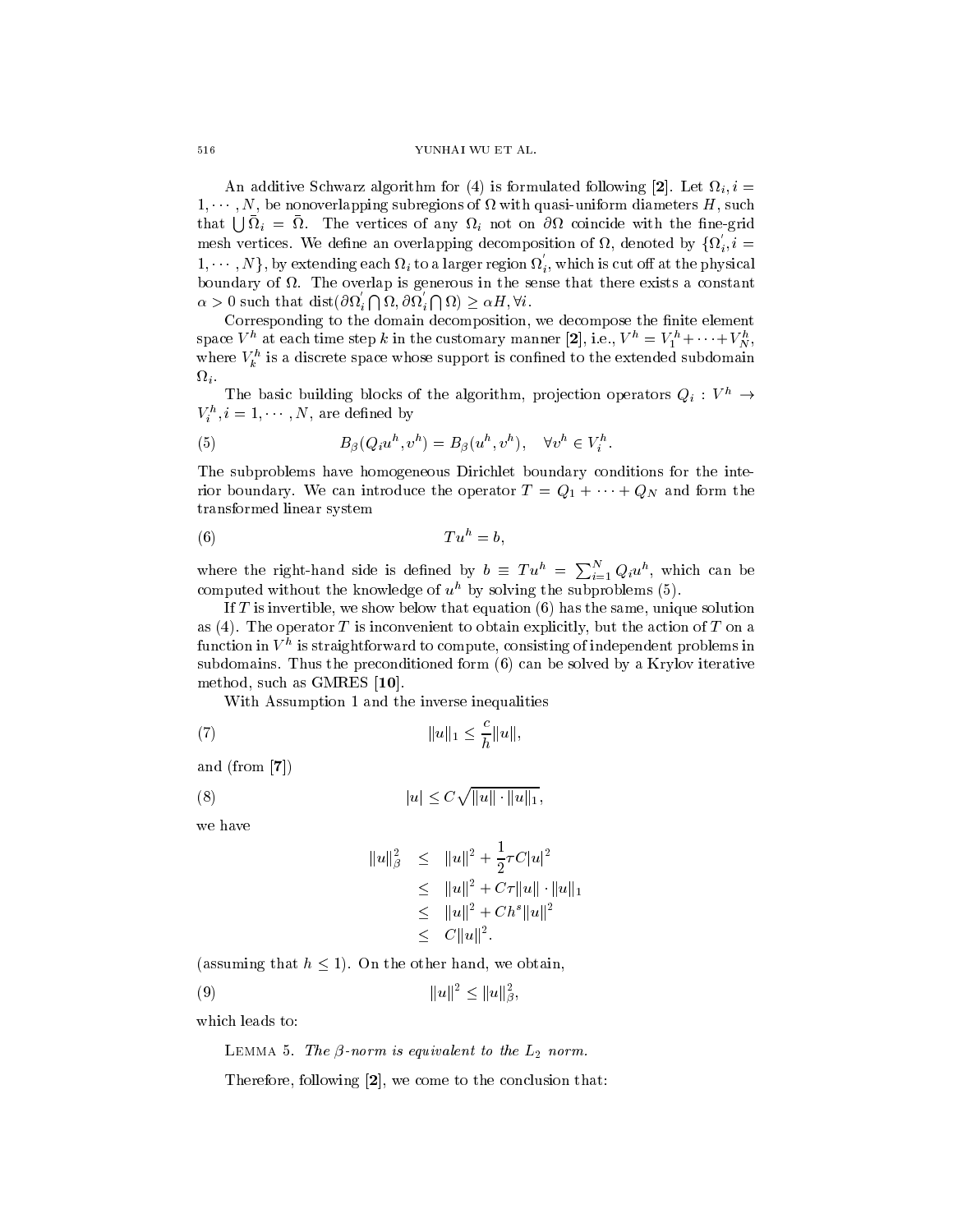LEMMA 6. There exists a constant  $C_0 > 0$ , independent of h and H such that, for all  $u^n \in V^n$ , there exist  $u_i^n \in V_i^n$  with  $u^n = \sum_{i=1}^N u_i^n$ , and  $\sum_{i=1}^N \|u_i^n\|_{\beta}^2 \leq$  $C_0^2 \|u^h\|_2^2$ .  $C_0$  generally depends upon the subdomain overlap  $\alpha$ .

We give an estimate in the following lemma for the skew-symmetric part  $S_\beta(\cdot, \cdot)$ , which shows that the skewsymmetric part is <sup>a</sup> lower order term compared with the symmetric part, and can therefore be controlled.

LEMMA 1, THEIC CLISIS A CONSTANT OF  $0 \leq t \leq T$  . MACDENACING OF 1, 11, ANA 11, such that

$$
|S_{\beta}(u^h, Tu^h)| \leq \delta B_{\beta}(u^h, Tu^h), \forall u^h \in V^h.
$$

PROOF. We use the inequalities  $(7)$  and  $(8)$  throughout the proof. By the definition of  $Q_i$ ,  $i = 1, \ldots, N$ , we have

$$
B_\beta(Q_iu^h,Q_iu^h)=B_\beta(u^h,Q_iu^h),
$$

and furthermore

$$
||Q_iu^h||_{\beta(\Omega_i')} \leq C||u^h||_{\beta(\Omega_i')}.
$$

Following Lemma 4, Lemma 5, and Assumption 1, we can show

$$
|S_\beta(Q_iu^h, u^h - Q_iu^h)| \le Ch^s \|u^h\|^2_{\beta(\Omega'_i)}.
$$

Using Lemma 2, Lemma 5, and the Cauchy-Schwarz inequality, we have

$$
\begin{array}{rcl} \|u^h\|_\beta^2 & \leq & \sum_{i=1}^N B_\beta(Q_i u^h, u_i^h) \\ & \leq & c \sum_{i=1}^N \|Q_i u^h\|_\beta \cdot \|u_i^h\|_\beta \\ & \leq & c \sqrt{\sum_{i=1}^N \|Q_i u^h\|_\beta^2} \cdot \sqrt{\sum_{i=1}^N \|u_i^h\|_\beta^2} \\ & \leq & cC_0 \sqrt{B_\beta(u^h, Tu^h)} \cdot \|u^h\|_\beta, \end{array}
$$

and hence we obtain

$$
||u^h||^2_{\beta} \leq C B_{\beta}(u^h,Tu^h),
$$

which finally leads to the conclusion.

We can summarize the following main result

**THEOREM 0.** (a) There exist constants  $c > 0$  and  $C > 0$ , independent of 1, h  $\it{$  and  $\it{u}$  is  $\it{u}$  and  $\it{u}$  and  $\it{u}$  and  $\it{u}$  and  $\it{u}$  and  $\it{u}$  and  $\it{u}$  and  $\it{u}$  and  $\it{u}$  and  $\it{u}$  and  $\it{u}$  and  $\it{u}$  and  $\it{u}$  and  $\it{u}$  and  $\it{u}$  and  $\it{u}$  and  $\it{u}$ 

$$
C||u^h||_{\beta} \ge ||Tu^h||_{\beta} \ge c||u^h||_{\beta}, \quad \forall u^h \in V^h.
$$

(b) There exists a constant  $C(\delta) > 0$ , such that  $\forall u^n \in V^n$ 

$$
A_{\beta}(u^h, Tu^h) \ge C(\delta) \|u^h\|_{\beta}^2.
$$

Since the symmetric part of the preconditioned linear system is positive definite, GMRES will converge at a rate that is asymptotically independent of higher states  $\mathbb{R}^n$  and  $\mathbb{R}^n$  and  $\mathbb{R}^n$ 

 $\Box$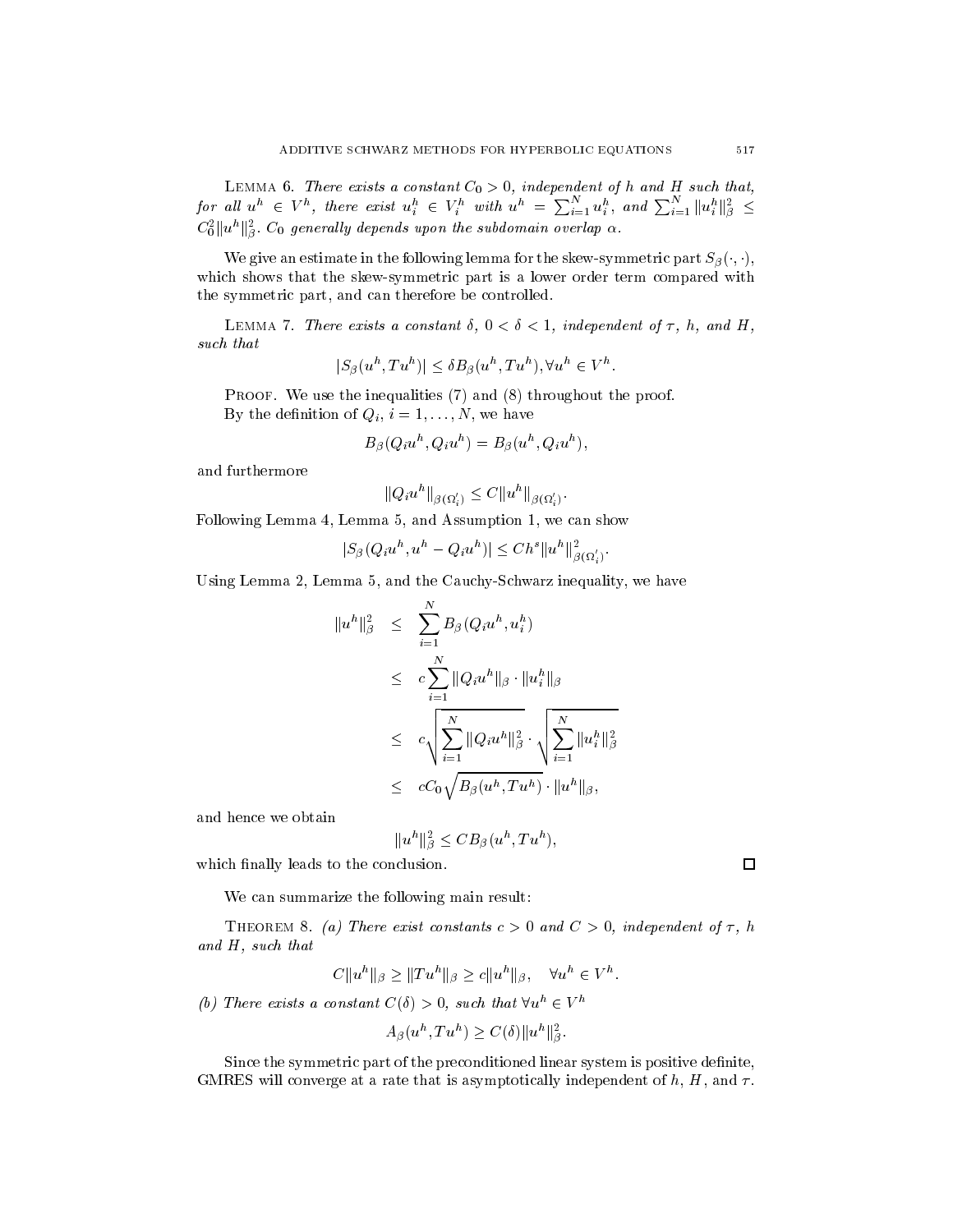TABLE 1. Convergence rate dependence on time-step exponent  $s$ 

| S   | Ιt.   | Time    |
|-----|-------|---------|
| 0.5 | 4.0   | 16.71s  |
| 0.1 | 7.4   | 26.25s  |
| 0.0 | 10.0  | 33.95s  |
| -0  | 44. I | 146.95s |

## 4. Numerical Results

The preceding theorems are useful in motivating effective algorithms but leave unanswered quantitative questions about the magnitudes of constants in part (a) of Theorem 8 about the extent of dependence of  $C(\delta)$  on the size of the overlap in parts b of the same theorems and about the sensitivity of results to inexact solutions in the subdomains-defense is important since inexactness is important since inexactness is usually a practical requirements to the these reasons we include some numerical experiments whose  $\mathcal{F}_\mathbf{r}$ purpose is to quantify the dependence of the convergence rate on potentially "bad" parameters, including time step exponent, subdomain overlap, inexactness, overall problem size, and number of subdomains into which the problem is decomposed.

We first vary s between the very conservative  $s = \frac{1}{2}$ , down to the Courant limit of s  and a little beyond into negative values- We solve model problem We hold the problem size fixed at  $h^{-1} = 512$ , implying approximately one-quarter of a million degrees of freedom overall, and the the number of subdomains at  $p=$ 16, arranged in a  $4 \times 4$  decomposition, with  $128 \times 128$  grid cells owned by each subdomain- The overlap between subdomains is one mesh cell-left and demand and  $\sim$ reduction of IU  $^{\circ}$  in relative residual norm at each time step, accomplished by linear subiterations of GMRES with a subdomain preconditioner of  $ILU(0)$ .

In Table 1, we tabulate the number of linear iterations per time step, averaged over 10 consecutive steps, and also the execution time for these ten time steps, as measured on the Intel Paragon with one processor per subdomain- It is evident that the theoretical restriction on the time step to the Courant limit is necessary for reasonable conditioning of the linear iterations-

In Table 2 we vary the subdomain overlap in the preceding example, using two different subdomain preconditioners, exact solvers (indicated by "LU"), and inexact solvers of and incomplete LUTU-LUTTLE ILU-LUTTLE IN 1999 (1999) and incomplete  $\mathcal{L}_\mathbf{z}$ values of s are tried hovering around the Courant limit- Convergence criteria and iteration counts are as before- The overlap is tabulated in terms of the thickness of the overlap region in number of cells all around each subdomain except where cut or at the boundary- we come that increase the slightly benefits of  $\sim$ effect when it alone is the bottleneck to better convergence, as in the LU situation. In the practical ILU case, overlap beyond a minimum of one has little to no effect on the convergence rate provided reasonable values of s are employed- In the case of negative s, increasing the overlap actually causes the convergence rate to deteriorate.

Comparing the first and third result columns, we see that inexactness has a price of approximately a factor of two in convergence rate- In practice this does not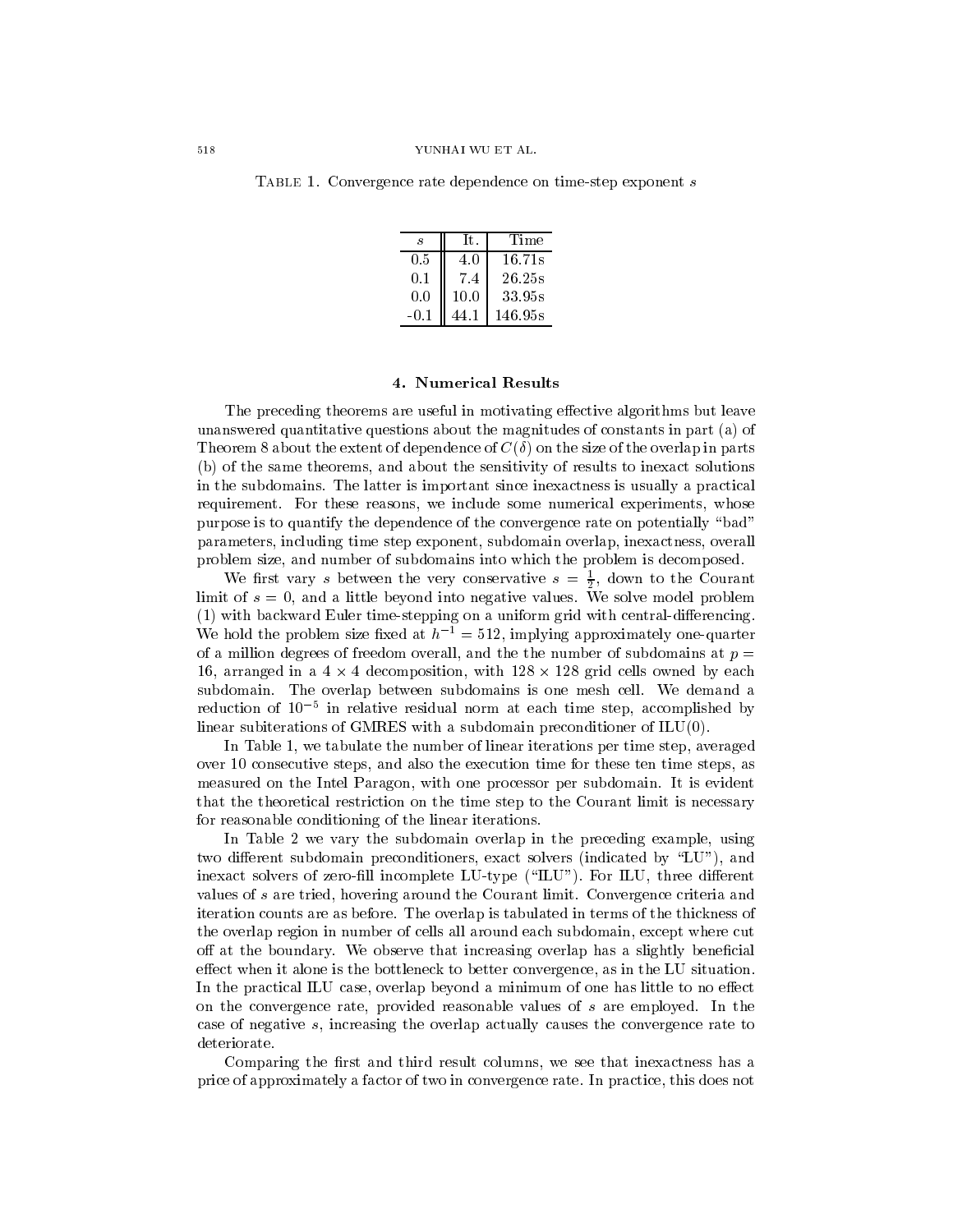| overlap |    |          | $\parallel$ LU,s = 0   ILU,s = 0.1   ILU,s = 0   ILU,s = -0.1 |
|---------|----|----------|---------------------------------------------------------------|
|         |    | 10.0     | 44. I                                                         |
|         | 30 | $10.0\,$ | 45.2                                                          |
|         |    | 10.0     | 48.5                                                          |

Table - Convergence rate dependence on subdomain overlap

TABLE 3. Convergence rate dependence on number of subdomains, and fixed-size parallel scalability

|      |                                                  |  |       | $p$ per node $\parallel$ It. Time Time/It. Rel. Sp. Rel. Sp./It. |
|------|--------------------------------------------------|--|-------|------------------------------------------------------------------|
|      | $4$   $256 \times 256$   10.0   171.54s   1.715s |  |       |                                                                  |
|      | $16 128 \times 128 10.0 33.95s 0.339s$           |  | 5.05  | 5.05                                                             |
| 64 I | $64 \times 64$    10.2   10.41s   0.102s         |  | 16.48 | 16.81                                                            |

translate into any advantage for exact solvers since the convergence criterion at each time step would usually be commensurate with the temporal truncation error, and looser than that employed here, and the cost for computing an exact factorization of a coefficient matrix on each time step cannot be amortized in practical timedependent problems (though it could be in  $(1)$ ).

For Table 3, we fix  $s = 0$ , the overlap at 1, and the subdomain preconditioner as ILU(U). We perform a problem-size-fixed scaling analysis at  $h^{-1} = 512$  by employing successively more subdomains, in going from  $4$  to  $16$  to  $64$  processors. Note that the problem size on each processor decreases by a factor of  $2$  in each of the x and y directions in this scaling- As before we tabulate the average number of iterations per time step averaged over 10 steps, and the execution time for first ten time steps- The execution time is also presented per iteration and the speedups relative to four processors) are presented for both overall time and for time per iteration- This allows for separate measurement of numerical scalability of the algorithm and "implementation scalability" of the software/hardware system, with any deterioration of convergence rate at highly granular decompositions factored out.

Our main observations are the virtual independence of convergence rate on the number of subdomains  $p$ , for  $s$  at the Courant limit, as predicted by the theory, and the better than linear parallel scalability- The latter phenomenon is due to the increasingly good reuse of data in the working set required by the subdomain solvers as the problemperprocessor shrinks- This is a wellknown eect in memorylimited machines- Because of the insensitivity of the convergence rate to decomposition the two speedup measurements are nearly identical-

Table 4 is similar to Table 3; in fact, the last line of each tabulates the same execution, and both run over the same number of processors, except that Table 4 runs a problem small enough to fit on one processor, which grows in size as the number of processors grows-based and processors grows-based and as a Gustafson scaling analysispractical scaling for largescale applications and it has the advantage of keeping the workingset per node constant over a range of problem size and processor number-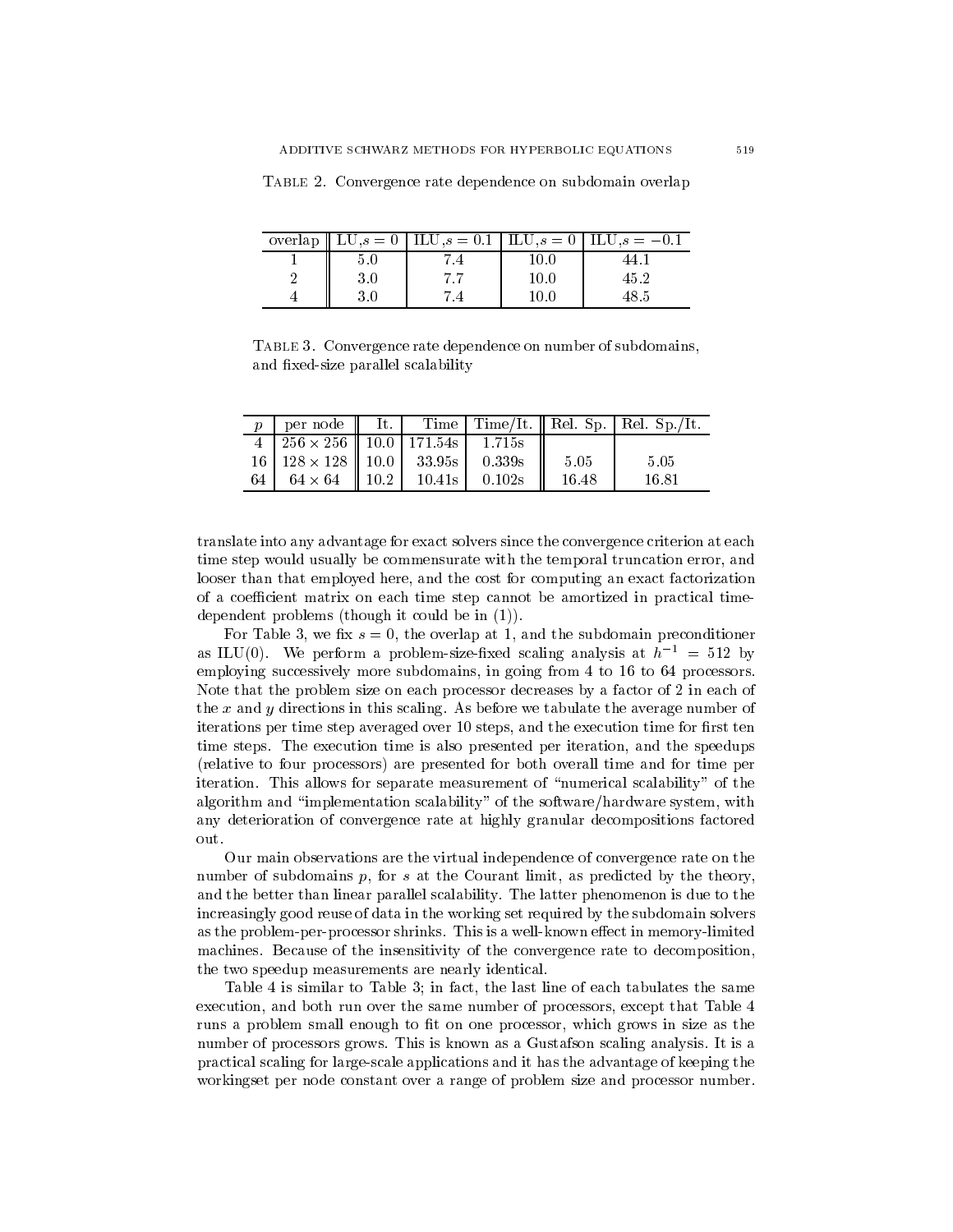|                 |  |                                             |       | $\overline{\text{It.}}$ Time Time/It.   Rel. Eff.   Rel. Eff./It. |
|-----------------|--|---------------------------------------------|-------|-------------------------------------------------------------------|
|                 |  | $1 \mid 64 \mid 8.0 \mid 6.60s \mid 0.083s$ |       |                                                                   |
|                 |  | 4   128   10.1   8.94s   0.089s             | 0.74  | 0.93                                                              |
| 16 <sup>1</sup> |  | $256$   10.2   10.00s   0.098s              | -0.66 | 0.84                                                              |
| 64              |  | $512$   10.2   10.41s   0.102s              | 0.63  | 0.81                                                              |

TABLE 4. Convergence rate dependence on number of subdomains, and Gustafson parallel scalability

The one-subdomain case is special (and would have converged in one iteration had we employ an LU solver-January we take the ratio of the ratio of the ratio of the ratio of the ratio of th execution times on the successively scaled problems- reac continue, the statistic as the incremental efficiency of the last processor added, when loaded with the same work per processor- a relative encourage the relative experience per iterations as an extra complete important in this case since the iteration count does degrade in going from one to many subdomains-

Our main observation is that the efficiency remains very high, almost explicitlike- There is no coarse grid to bottleneck this method- On the other hand the frequent global inner products are minor bottlenecks.

We employed the Portable Extensible Toolkit for Scientific Computing  $(PETSc)$ [1] from Argonne National Laboratory for the numerical studies.

#### Conclusions

We have used the standard Galerkin method and to formulate an optimal ad ditive Schwarz method for general schwarz method is presented by method in the same scalar scalar schwarz schw techniques leading to optimal convergence rates for the parabolic and elliptic cases have been are used here after identication of the proper norm- The method of proof does not permit evaluation of the key constants in the theory-

The theoretical techniques employed here may be applicable to other equations e-g- linearized Euler equations and hyperbolic systems of conservation laws after transformation to canonical form and operator splitting- We are currently pursuing such extensions.

Because of Assumption limiting the size of - the implicit method described herein might not appear to offer any advantage relative to the correspondingly spatially discretized temporally explicit method, which has equally good or better parallelization properties and would not require iteration on each time step to solve a <del>linear system</del> on the other hand temporal truncation accuracy limits and the algebraic accuracy required in the solution of the implicit system to just a few matrix-vector products, and the implicit form may be thought of as a defectcorrection solver-business practical of the results of the results of the results of the results of this paper  $(1)$  problems with multiple scales, with some scales finer than the explicit stability limit, all of which could be treated implicitly with this method, and (2) problems with embedded hyperbolic regions, for which a uniform Schwarz preconditioned framework is desired-desired-desired-desired-desired-desired-desired-desired-desired-desired-desired-desired-d